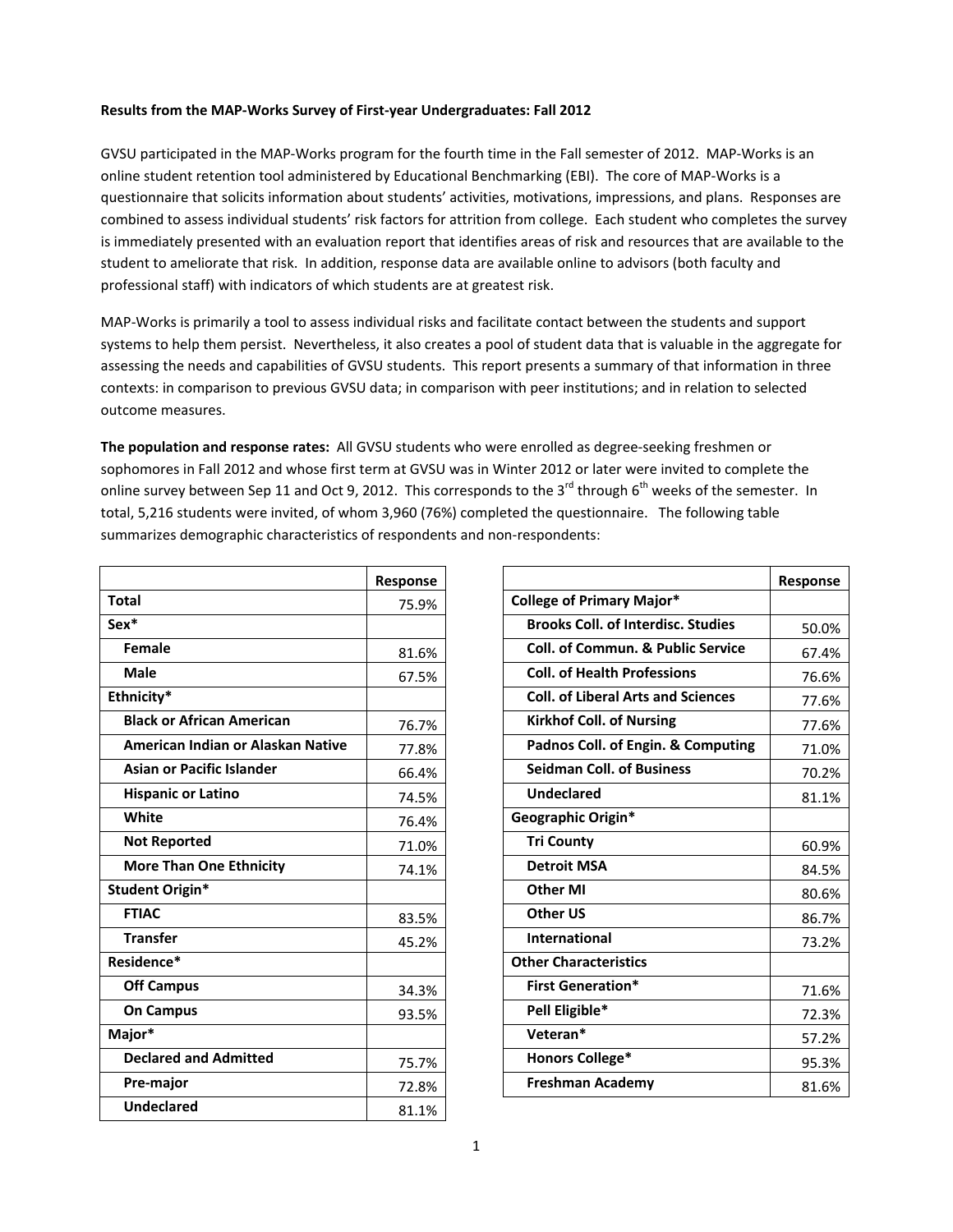|                      | Participated | Did not participate |  |  |  |
|----------------------|--------------|---------------------|--|--|--|
| N                    | 3,960        | 1,256               |  |  |  |
| <b>GPA</b>           | $2.947*$     | 2.654               |  |  |  |
| <b>Retention</b>     | 89.1%*       | 81.1%               |  |  |  |
| <b>Good Standing</b> | 93.8%*       | 89.4%               |  |  |  |

In addition to the significant demographic differences marked by asterisks above, participation was also significantly related to grades and persistence, meaning non‐participation is itself an indication of student risk.

\* Participants significantly different from non‐participants

Peers: This report includes data from 3 groups of comparison institutions that also participated in MAP-Works in Fall 2012. The first group consists of the 6 participating schools that are most like GVSU in size, undergraduate student composition, and persistence. This group's average scores are labeled as "6 peers" in tables that follow. The second peer group includes all participating schools with the same basic Carnegie Classification (Masters‐L) as GVSU, and the third comparison group includes all MAP‐Works participants.

**GVSU outcome variables:** The report also summarizes relationships between survey responses and 3 "outcomes": final fall 2012 GPA; enrollment in Winter 2013 classes at GVSU; and satisfaction with GVSU. Satisfaction is measured by a composite of items within the MAP‐Works survey itself. Please note that no effort has been made here to study or control for the results of MAP‐Works itself. To the extent that the project is working as intended – triggering behavioral adjustments by students or supportive contact by faculty or staff – the relationships to GPA and retention reported here may be confounded by those intervening steps.

All statistical associations reported as significant were evaluated at  $\alpha$ =0.05.

## **Results:**

**MAP‐Works Factors:** The developers of MAP‐Works have identified several multi‐item scales to measure separate (but related) risk factors for attrition among new undergraduate students. Each scale is an unweighted average of responses to two or more survey questions, each of which uses a seven-point ordinal scale. As a result, all the factor scores are scaled from 1 to 7, with higher values indicating greater anticipated probability for student success. The specific questions that contribute to each factor are described in Appendix A. The table below summarizes GVSU students' responses on each of the scales in the past four years, responses of peer students, and relationships between the factors and grades, retention and satisfaction.

|                                                        | 2012    | ⊣<br>⊣<br>$\overline{5}$ | 2010    | 2009 | eers<br>õ.<br>$\omega$ | Masters-L         | Schools<br>₹      | Correlation<br>GPA | Ratio<br>Retention<br><b>Odds</b> | Satisfaction<br>Correlation |
|--------------------------------------------------------|---------|--------------------------|---------|------|------------------------|-------------------|-------------------|--------------------|-----------------------------------|-----------------------------|
| <b>Commitment to the Institution</b>                   | $6.34*$ | 6.13                     | $6.18*$ | 6.36 | $6.47+$                | 6.34              | 6.41 <sup>†</sup> | $0.072$ ‡          | 1.950‡                            | 0.510 <sup>‡</sup>          |
| <b>Self-Assessment: Communication</b><br><b>Skills</b> | 5.21    | $5.21*$                  | 5.27    | 5.22 | $5.13+$                | $5.13+$           | $5.15+$           | 0.038 <sup>‡</sup> | 0.880 <sup>‡</sup>                | 0.098 <sup>‡</sup>          |
| <b>Self-Assessment: Analytical Skills</b>              | 5.25    | $5.28*$                  | $5.34*$ | 5.29 | $5.14+$                | $5.08+$           | $5.15+$           | $0.122 \ddagger$   | 1.217 <sup>‡</sup>                | 0.133 <sup>‡</sup>          |
| Self-Assessment: Self-Discipline                       | 5.93    | 5.92                     | 5.91    | 5.88 | 5.94                   | 5.95              | 5.92              | $0.161 \dagger$    | 1.174‡                            | $0.202 \ddagger$            |
| <b>Self-Assessment: Time Management</b>                | 5.59    | $5.64*$                  | $5.54*$ | 5.42 | 5.57                   | 5.57              | $5.54+$           | $0.225 \pm$        | 1.094                             | 0.199‡                      |
| <b>Financial Means</b>                                 | 4.97    | $4.95*$                  | $5.06*$ | 5.19 | $5.15+$                | $4.91+$           | 4.98              | 0.077 <sup>‡</sup> | 1.083                             | 0.118 <sup>‡</sup>          |
| <b>Basic Academic Behaviors</b>                        | $6.09*$ | $6.30*$                  | $6.11*$ | 6.05 | $6.12+$                | $6.05+$           | $6.06+$           | 0.303 <sup>‡</sup> | 1.286‡                            | $0.206 \pm$                 |
| <b>Advanced Academic Behaviors</b>                     | 5.10    | $5.10*$                  | $5.04*$ | 4.67 | 5.13                   | $5.16+$           | 5.13              | 0.190 <sup>‡</sup> | 1.017                             | 0.194‡                      |
| <b>Academic Self-Efficacy</b>                          | 5.28    | $5.25*$                  | $5.39*$ | 5.23 | $5.34+$                | 5.33 <sup>†</sup> | $5.35+$           | 0.140 <sup>‡</sup> | 1.033                             | $0.231 \pm$                 |
| <b>Peer Connections</b>                                | $5.34*$ | $5.54*$                  | $5.35*$ | 5.46 | $5.59+$                | $5.45+$           | $5.47+$           | 0.026              | 1.262‡                            | 0.432 <sup>‡</sup>          |
| <b>Homesickness: Separation</b>                        | 3.55    | 3.50                     | 3.52    | 3.56 | $3.65+$                | $3.65+$           | $3.65+$           | $-0.018$           | 1.256‡                            | 0.169 <sup>‡</sup>          |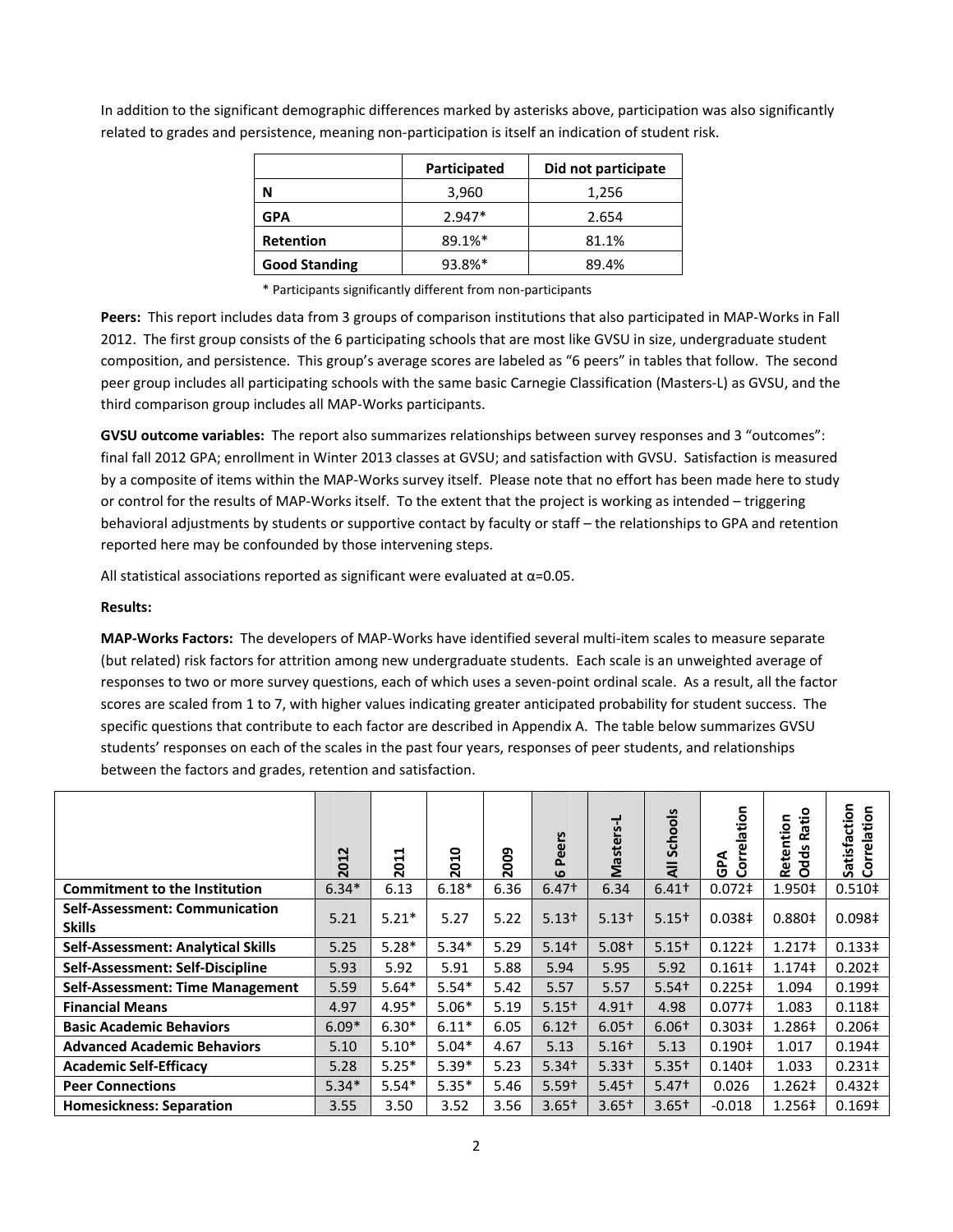|                                                                    | 2012    | ⊣<br>↽<br>ö<br>$\overline{\mathbf{N}}$ | 2010    | 2009                     | eers<br>۵ī<br>$\mathbf{o}$ | ë<br>Mast | $rac{5}{2}$<br>ន | lation<br>GPA<br>ပိ | o<br>ntion<br>Rati<br><b>Odds</b><br>Reter | Satisfaction<br>Correlation<br>Īã |
|--------------------------------------------------------------------|---------|----------------------------------------|---------|--------------------------|----------------------------|-----------|------------------|---------------------|--------------------------------------------|-----------------------------------|
| <b>Homesickness: Distressed</b>                                    | 5.57    | $5.56*$                                | 5.65    | N/A                      | $5.68+$                    | 5.58      | 5.61             | 0.063 <sup>‡</sup>  | 1.382‡                                     | $0.325 \ddagger$                  |
| <b>Academic Integration</b>                                        | $5.67*$ | 5.80                                   | $5.78*$ | 5.71                     | $5.78+$                    | $5.76+$   | $5.76+$          | 0.218 <sup>‡</sup>  | 1.284‡                                     | 0.396‡                            |
| <b>Social Integration</b>                                          | $5.34*$ | 5.41                                   | $5.39*$ | 5.48                     | $5.63+$                    | $5.53+$   | $5.53+$          | 0.035 <sup>‡</sup>  | 1.459‡                                     | 0.698 <sup>‡</sup>                |
| <b>Satisfaction with Institution</b>                               | 5.70    | 5.69                                   | 5.67    | 5.64                     | 5.88+                      | $5.61+$   | 5.67             | $0.066\pm$          | 1.488‡                                     | 1.000                             |
| <b>Test Anxiety</b>                                                | 4.08    | $- -$                                  | 4.37    | $\overline{\phantom{a}}$ | $4.20+$                    | $4.21+$   | $4.23 +$         | 0.038 <sup>‡</sup>  | 1.085‡                                     | $0.081 \dagger$                   |
| Average factor score is significantly different from previous year |         |                                        |         |                          |                            |           |                  |                     |                                            |                                   |

† Peer group average is significantly different from GVSU average (2012 data)

‡ Factor is significantly related to the outcome measure



**Note regarding** *Commitment to the Institution***:** GVSU students' scores on *Commitment to the Institution* have been affected by the inclusion of the phrase "spring term" in a question about students' intent to persist at the university. Since "spring term" refers to something very different at GVSU than at most other schools, this has caused some confusion and has resulted in lower GVSU scores for *Commitment to the Institution*. The troublesome question first appeared in the 2010 version of the MAP‐Works survey, and was corrected on Sep 14, 2012 (after about 30% of this year's participants had responded.) Fall 2012 respondents who answered the corrected question had an average *Commitment to the Institution* score of 6.35, compared to 6.31 for those who answered the flawed question.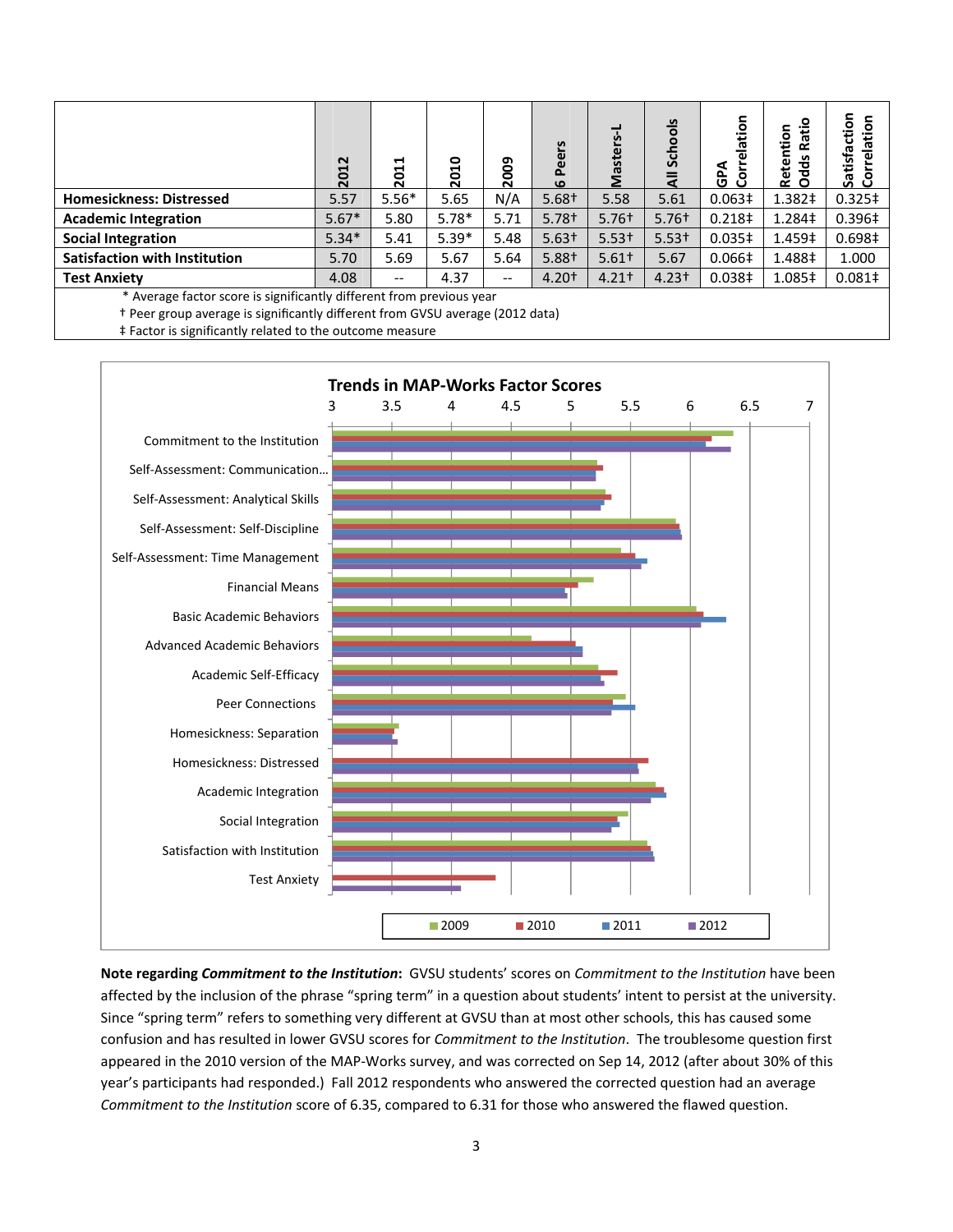**Trend comparisons:** Although the year‐to‐year change in various factor scores has achieved statistical significance, the bar chart above shows that none of the factors scores has shown a particularly compelling upward or downward trend. *Financial Means* has decreased significantly since 2009, but shows a non‐significant increase this year. *Time Management* has followed the opposite course, increasing for two years, followed by a non‐significant decrease. Most of the other factor scores show a combination of increases and decreases that illustrate the variability of measures more than any particular trend among Grand Valley students.

**Peer Comparisons:** Grand Valley students rate themselves higher than their peers on their *Communication* and *Analytic* skills, but score lower on several social scales, including *Peer Connections*, *Social Integration*, and *Homesickness: Separation*. (Recall that all scales are scored so that higher scores are associated with higher theoretic probability of student success, so lower scores on the *Homesickness* scales actually indicate more homesickness. A similar dynamic applies to the *Test Anxiety* scale, where GVSU students also scored below their peers.) Grand Valley students' scores were also below peers for *Academic Integration* and *Academic Self Efficacy.* The 2012 "6 peers" institutions seem to be a more aspirational group than in previous years, so there are three scales where GVSU students outscored their broader peer groups, yet fell significantly short of the more select group's performance. These scales are *Financial Means*, *Basic Academic Behaviors*, and *Satisfaction with the Institution*.

**Fall Grades***:* Most of the factors show some relationship with students' grades, but the strongest correlation by far is with *Basic Academic Behaviors*. That is unsurprising, since that factor measures such behaviors as attending class, taking notes, turning in homework and studying. Other factors that have relatively strong associations with grades are *Time Management, Academic Integration,* and *Advanced Academic Behaviors*. However, since all of these factors are inter‐related, a multivariate analysis provides a more accurate picture of the relative value of the different factors in predicting grades. When considered jointly, the most important predictive factors for GPA are:

|                                 | Standardized |  |  |  |  |
|---------------------------------|--------------|--|--|--|--|
| Factor                          | Coefficient  |  |  |  |  |
| <b>Basic Academic Behaviors</b> | 0.269        |  |  |  |  |
| Academic Integration            | 0.088        |  |  |  |  |

**Fall‐to‐Winter Retention:** As with GPA, most of the factors are associated with fall‐to‐winter retention to some degree. The factors with the strongest bivariate associations with retention are *Commitment to the Institution, Satisfaction with the Institution,* and *Social Integration*. (Odds ratios are the increase in the probability of an event associated with a one unit increase in the associated variable. For example, the odds ratio shown for Commitment to the Institution -- 1.950 -- means that a student with a factor score of 6 is 1.95 times as likely to be retained as an otherwise‐similar student with a score of 5.) In a multivariate model, the factors that combine to significantly predict retention are as follows. Note the negative coefficient for *Communication Skills*: in both bivariate and multivariate contexts, better self‐perceived communication skill is significantly associated with lower probability of persistence.

|                                       | Standardized |
|---------------------------------------|--------------|
| Factor                                | Coefficient  |
| Commitment to the Institution         | 0.358        |
| Homesickness: Distressed              | 0.181        |
| Self-Assessment: Communication Skills | $-0.148$     |

**Student Satisfaction:** All of the MAP‐Works factor scores are correlated to satisfaction, which conforms to the survey's theoretic intentions. The strongest bivariate associations with satisfaction are those with *Social Integration, Commitment to the Institution*, *Peer Connections*, and *Academic Integration*. A multivariate model to predict satisfaction indicates that the strongest predictive factors are:

|                               | Standardized |
|-------------------------------|--------------|
| Factor                        | Coefficient  |
| Social Integration            | 0.587        |
| Commitment to the Institution | 0.252        |
| Academic Integration          | 0.103        |